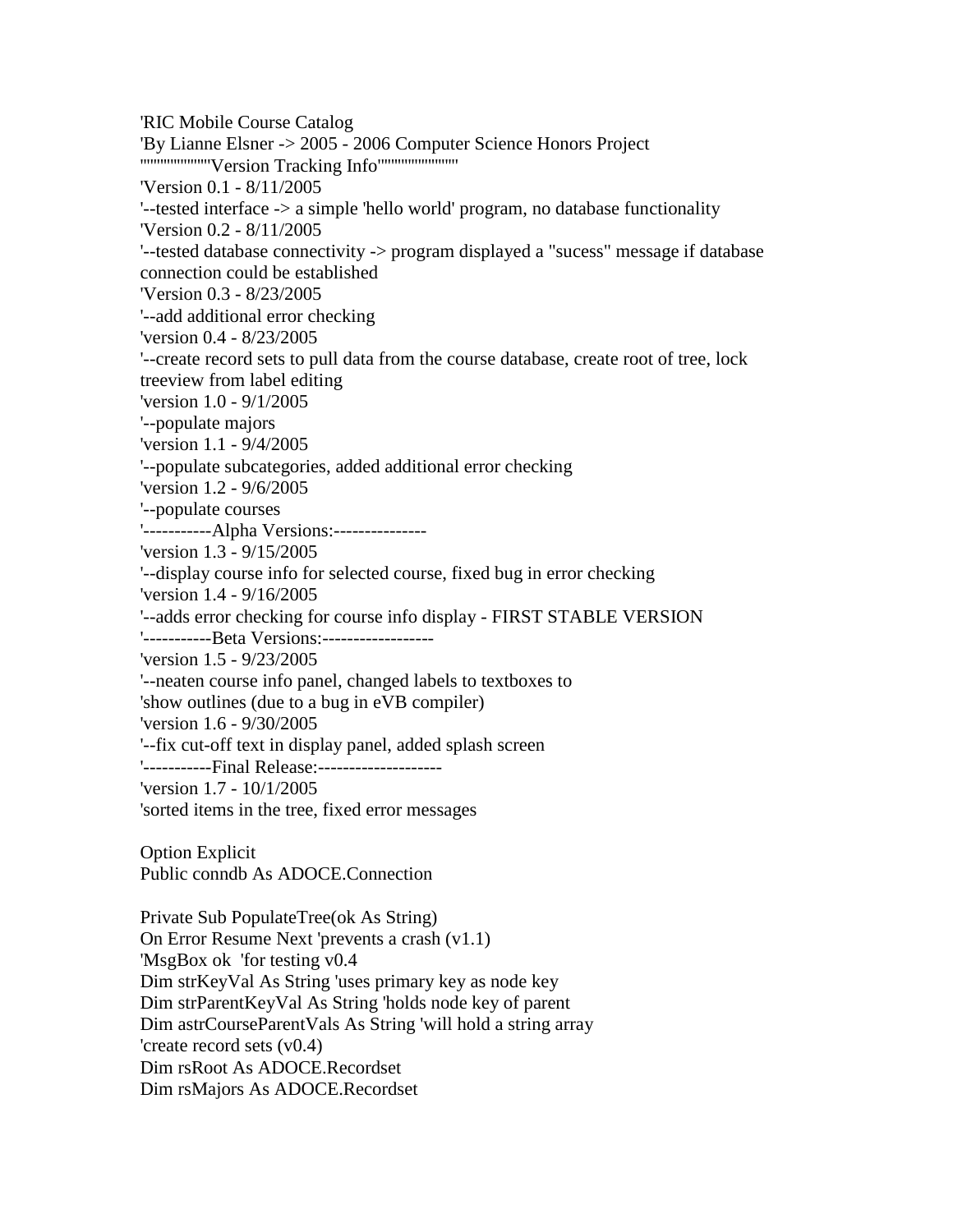```
Dim rsSubCat As ADOCE.Recordset
Dim rsCourses As ADOCE.Recordset
'populate record sets (v0.4)
Dim sql As String
Dim strNodeText As String
'---Root---
sql = "SELECT * FROM Title"Set rsRoot = CreateObject("ADOCE.RecordSet.3.0")
rsRoot.Open sql, conndb, adOpenForwardOnly, adLockReadOnly
'---Majors---
sql = "SELECT * FROM Majors ORDER BY Major"
Set rsMajors = CreateObject("ADOCE.RecordSet.3.0")
rsMajors.Open sql, conndb, adOpenForwardOnly, adLockReadOnly
'---Subcategories---
sql = "SELECT * FROM Subcategories ORDER BY SubCatCode"
Set rsSubCat = CreateObject("ADOCE.RecordSet.3.0")
rsSubCat.Open sql, conndb, adOpenForwardOnly, adLockReadOnly
'---Courses---
sql = "SELECT * FROM Courses ORDER BY Course_Code"
Set rsCourses = CreateObject("ADOCE.RecordSet.3.0")
rsCourses.Open sql, conndb, adOpenForwardOnly, adLockReadOnly
'---Populate tree
If rsRoot|. RecordCount > 0 Then
  strNodeText = rsRoot. Fields(0) tvCatalog.Nodes.Add , , "Root", strNodeText
End If
rsRoot.Close
Set rsRoot = Nothing'---Populate tree with majors (v1.0)---
If rsMajors.RecordCount > 0 Then
   Do While Not rsMajors.EOF
    strKeyVal = "M" \& CStr(rsMajors.Fields(0))strNodeText = rsMajors.Fields(1) tvCatalog.Nodes.Add "Root", 4, strKeyVal, strNodeText
     rsMajors.MoveNext
   Loop
End If
rsMajors.Close
'---Add subcategories to corresponding major (v1.1)---
If rsSubCat.RecordCount > 0 Then
   Do While Not rsSubCat.EOF
    strKeyVal = "S" & CStr(rsSubCat.Fields(0))strNodeText = rsSubCat.Fields(1) strParentKeyVal = "M" & CStr(rsSubCat.Fields(2))
     tvCatalog.Nodes.Add strParentKeyVal, 4, strKeyVal, strNodeText
     rsSubCat.MoveNext
```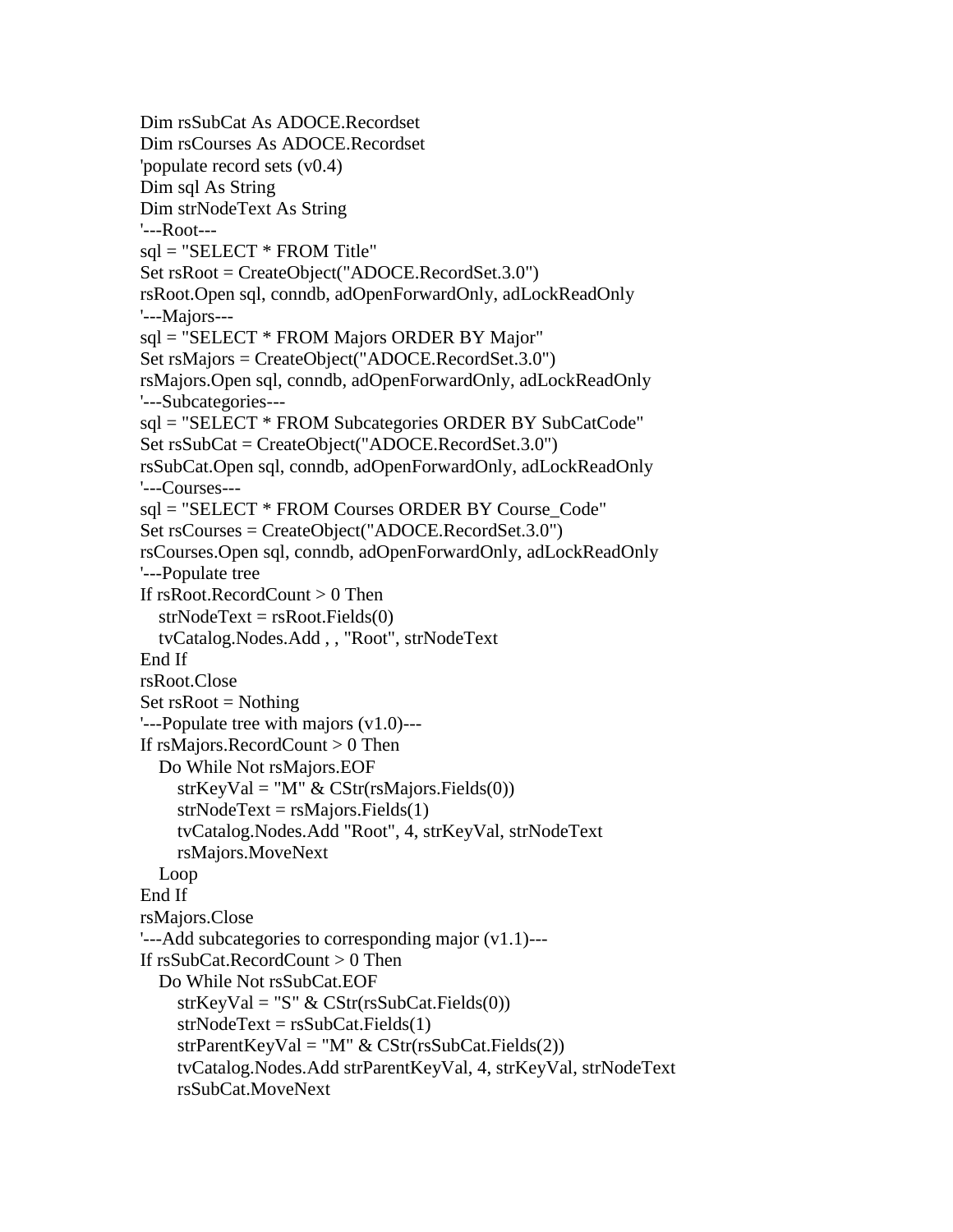```
 Loop
End If
rsSubCat.Close
'---Add courses to corresponding subcategories (v1.2)---
Dim strParentHolder As String
Dim intParentStringLength As Integer
Dim intCounter As Integer
If rsCourses.RecordCount > 0 Then
   Do While Not rsCourses.EOF
    intCounter = 0strNodeText = rsCourse. Fields(1)strParentHolder = rsCourse. Fields(7) astrCourseParentVals = Split(strParentHolder, ",", -1, vbTextCompare) 'split string 
on the ','
     'MsgBox astrCourseParentVals(0) 'for testing (v1.2)
     'MsgBox astrCourseParentVals(1) 'for testing (v1.2)
     intParentStringLength = UBound(astrCourseParentVals) 'determine the upper bound 
of the array
     'MsgBox intParentStringLength 'for testing (v1.2)
     Do While intCounter <= intParentStringLength 'add each course to the correct 
subcategories
        strParentKeyVal = "S" & CStr(astrCourseParentVals(intCounter))
        tvCatalog.Nodes.Add strParentKeyVal, 4, , strNodeText
       intCounter = intCounter + 1Loop.
     rsCourses.MoveNext
   Loop
End If
rsCourses.Close
tvCatalog.Visible = TrueEnd Sub
Private Sub Form_Load()
'Splash screen (v1.6)
fraSplash.Top = 0fraSplash. Left = 0fraSplash.Visible = TrueimgSplash.Picture = "\My Documents\catalog.bmp"
Me.Refresh
'lblDescription.Caption = "Hello World!" 'testing line from v0.1
'''''Connect to database'''''' - added in v0.2
On Error Resume Next 'prevents crash if database not found (v0.3)
Dim strOK As String 'a dummy variable to pass (v0.4)
Set conndb = CreateObject("ADOCE.Connection.3.0")
conndb.ConnectionString = "data source = \My Documents\Conname{Cauchy}"
```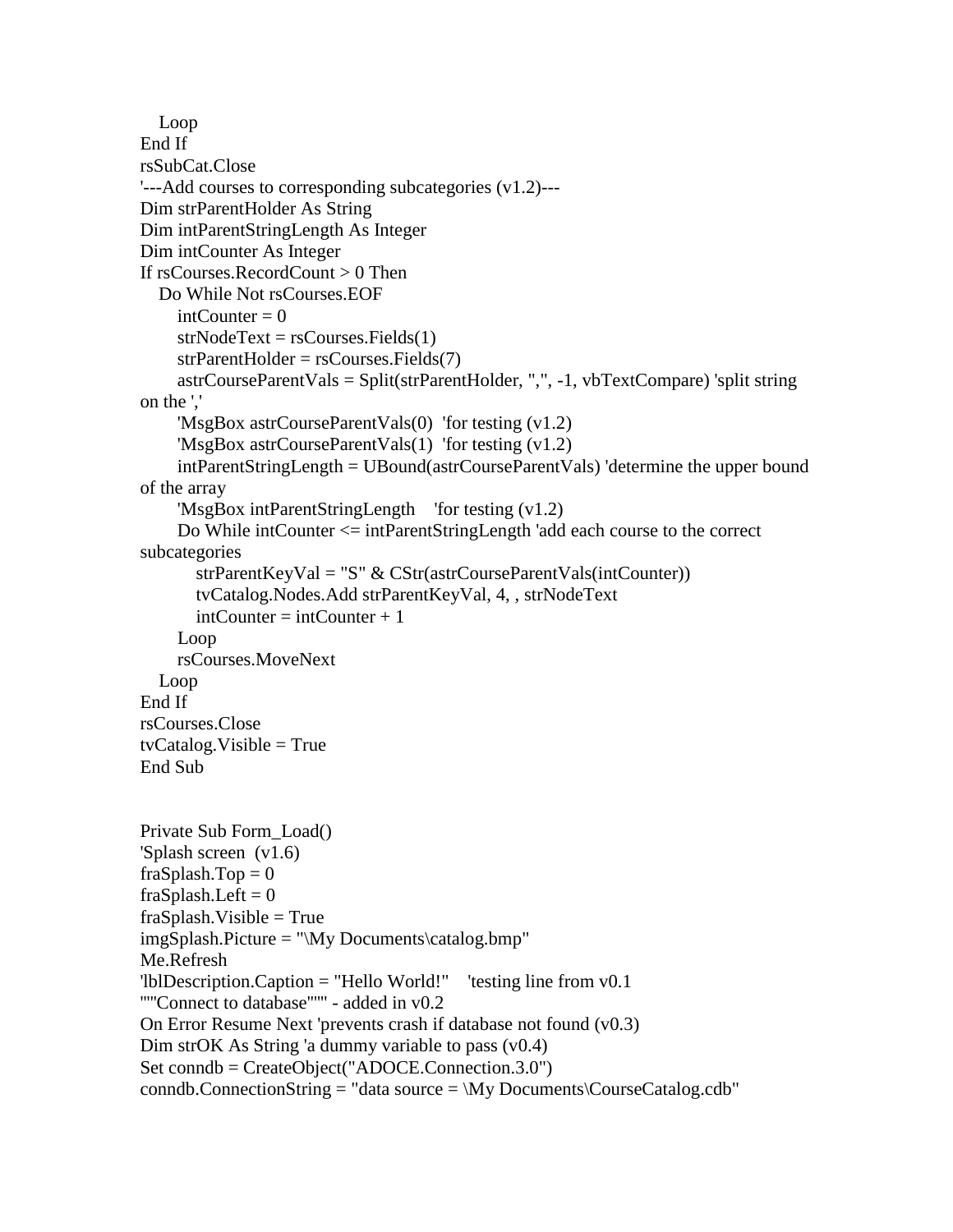```
conndb.Open
''''''Test connection''''''''''added in v0.2
Dim strMsg As String
Dim intState As Integer
intState = conndb.State
If intState = 0 Then
   strMsg = "Database error! Please refer the the help file included on the program CD."
   MsgBox strMsg, vbOKOnly, "RIC Mobile Course Catalog"
   App.End 'close the program
'this clause has been replaced by the splash screen (v1.6)
'ElseIf intState = 1 Then
' strMsg = "Welcome to the RIC Mobile Course Catalog!"
  ' MsgBox strMsg
End If
strOK = "ok" 'eVB requires that parameter is passed (v0.4)Call PopulateTree(strOK)
conndb.Close
Set conndb = Nothing
End Sub
Private Sub Form_OKClick()
   App.End
End Sub
'Splash screen (v1.6)
Private Sub tmrSplash_Timer()
 fraSplash.Visible = FalseEnd Sub
'----------------Display course info - version 1.3--------------------
Private Sub tvCatalog_NodeClick(ByVal Index As Long)
On Error Resume Next 'prevents crash if database not found
Set conndb = CreateObject("ADOCE.Connection.3.0")
conndb.ConnectionString = "data source = \My Documents\C{C}urseCatalog.cdb"
conndb.Open
Dim strCourseToDisplay As String
Dim sql As String
'-----Error checking for course info display (v1.4)------------
Dim strTypeCheck As String
strTypeCheck = CStr(tvCatalog.Nodes(Index).Key)
'weed out the root, majors, and subcategories
If InStr(strTypeCheck, "M") Or InStr(strTypeCheck, "S") Or InStr(strTypeCheck, "R") 
Then
   Exit Sub 'escape if the selected item is NOT a course
End If
'-----Pull course info from database and display (v1.3)----------
strCourseToDisplay = CStr(tvCatalog.Nodes(Index).Text)
```